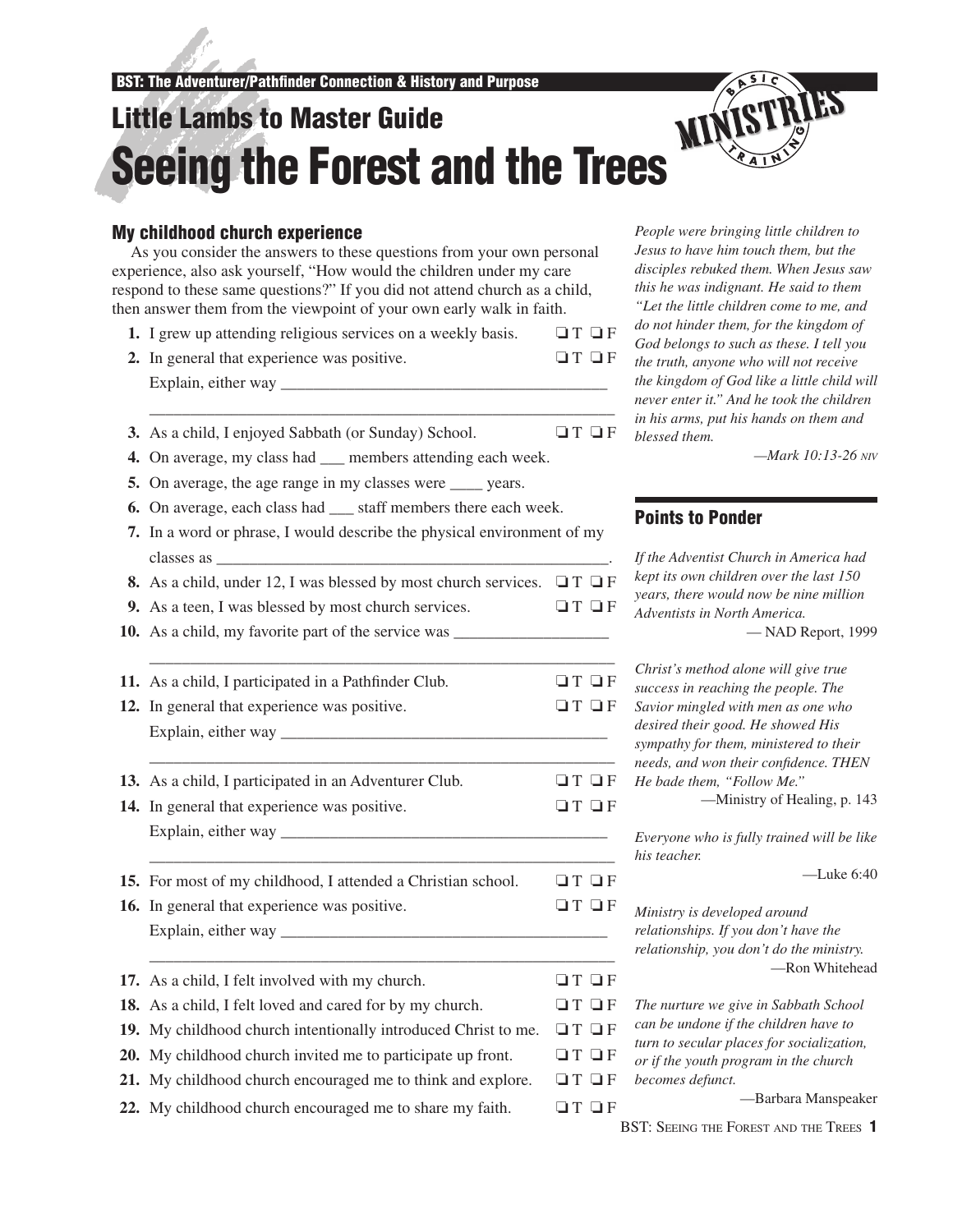#### Club ministry time line

- *1879* First recorded SDA young people's missionary society.
- *1907* Missionary Volunteer Societies organized
- *1909* Junior MV Societies organized (forerunner of Pathfinders)
- *1922* JMV (now AJY) Progressive Classes introduced - Friend, Companion, Comrade (now Guide) and Master Comrade (now Master Guide)
- *1926* First junior camp held in USA (Town Line Lake, Michigan)
- *1927* Local club stared by John McKim in Anaheim, California. Called it the Pathfinder club after explorer John Fremont. This was the first conference sponsored Pathfinder Club. Guy Mann was the Southeastern California Conference Youth director.
- *1928* First 16 Honors introduced
- *1930* Pre-JMV/AJY classes developed: Busy Bee, Sunbeam, Builder, and Helping Hand
	- Second conference sponsored Pathfinder Club, under Guy Mann, directors Lester Martin and Ione Martin. Meetings held at the home of Theron and Ethel Johnston in Santa Ana, CA
- *1946* Third Southeastern California Pathfinder Club under the direction of Francis Hunt. Elder John H. Hancock was the Youth Director. This club is still operating Pathfinder Club emblem designed by
	- John H. Hancock
- *1948* First area pathfinder coordinators appointed by Elder Henry T. Bergh in Central California Conference.
- *1949* Henry Bergh writes Pathfinder song
- *1950* General Conference officials authorizes establishment of JMV Pathfinder Clubs for world field Explorer class added
- *1951* First Pathfinder Fair, Dinuba, California Master Comrade changed to Master Guide.
- Comrade changed to Guide. *1952* Halloween can collecting idea developed in Wisconsin
- *1953* First Pathfinder Camporee held in the Atlantic Union. Southern New England Conference at Camp Winnekeag, October 9-11.
- *1954* Second Pathfinder Camporee held in Southestern California Conference at May 7-9 held at JMV Pathfinder Camp, Idyllwild, California
- *1960* First Union Camporee, Lone Pine, CA
- *1965* Eager Beaver program instituted

*Continued on page 4.*

2 BST: SEEING THE FOREST AND THE TREES

# What venues do we use to reach children?

 he Adventist churches uses many venues to connect with and evangelize it's own children, as well as others. These include, but are not limited to: AY Society, Baptismal Class, Children's Choir, Children's Church, Children's Evangelistic Meetings, Children's Story, Mentoring, FLAG Camp, Short-term Mission Trips, Summer Camp, and Vacation Bible School. Te

However, there are the primary venues: Schools, Sabbath schools, and Club ministries. There are currently two club programs with a third under development. If our children are not enrolled in church school, club ministry becomes the number one hourly contact with the children.

The Adventurer Club provides a place for the family to bond, while jointly exploring the world God has created.

The Pathfinder Club provides a safe place for young people to begin their journey to independence, under the supervision of caring Christian mentors.

The Ambassador Club, provides a safe community where young adults can experience making a difference for Christ. It will encourage peer bonding under the advice and counsel of older adults.

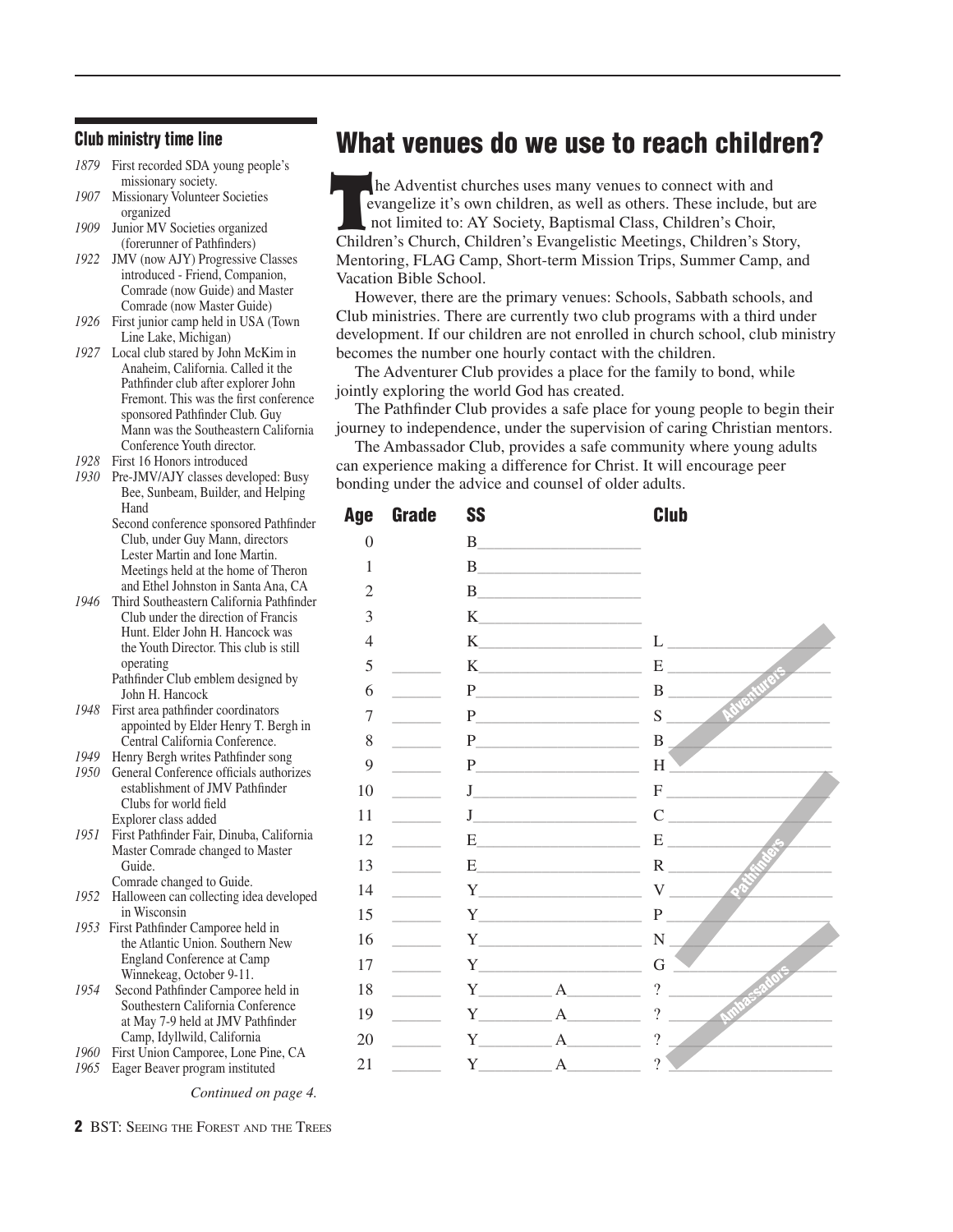# Where they are, and what they need

Discuss in a small group, your experience, feelings, and beliefs about issue at hand.

 $\mathcal{L}_\text{max}$  and  $\mathcal{L}_\text{max}$  and  $\mathcal{L}_\text{max}$  and  $\mathcal{L}_\text{max}$  and  $\mathcal{L}_\text{max}$  and  $\mathcal{L}_\text{max}$  $\mathcal{L}_\text{max}$  and  $\mathcal{L}_\text{max}$  and  $\mathcal{L}_\text{max}$  and  $\mathcal{L}_\text{max}$  and  $\mathcal{L}_\text{max}$  and  $\mathcal{L}_\text{max}$ 

 $\mathcal{L}_\text{max}$  and  $\mathcal{L}_\text{max}$  and  $\mathcal{L}_\text{max}$  and  $\mathcal{L}_\text{max}$  and  $\mathcal{L}_\text{max}$  and  $\mathcal{L}_\text{max}$  $\mathcal{L}_\text{max}$  and  $\mathcal{L}_\text{max}$  and  $\mathcal{L}_\text{max}$  and  $\mathcal{L}_\text{max}$  and  $\mathcal{L}_\text{max}$  and  $\mathcal{L}_\text{max}$ 

 $\mathcal{L}_\text{max}$  and  $\mathcal{L}_\text{max}$  and  $\mathcal{L}_\text{max}$  and  $\mathcal{L}_\text{max}$  and  $\mathcal{L}_\text{max}$  and  $\mathcal{L}_\text{max}$  $\mathcal{L}_\text{max}$  and  $\mathcal{L}_\text{max}$  and  $\mathcal{L}_\text{max}$  and  $\mathcal{L}_\text{max}$  and  $\mathcal{L}_\text{max}$  and  $\mathcal{L}_\text{max}$ 

 $\mathcal{L}_\text{max}$  and  $\mathcal{L}_\text{max}$  and  $\mathcal{L}_\text{max}$  and  $\mathcal{L}_\text{max}$  and  $\mathcal{L}_\text{max}$  and  $\mathcal{L}_\text{max}$  $\mathcal{L}_\text{max}$  and  $\mathcal{L}_\text{max}$  and  $\mathcal{L}_\text{max}$  and  $\mathcal{L}_\text{max}$  and  $\mathcal{L}_\text{max}$  and  $\mathcal{L}_\text{max}$ 

- 1. What are the basic needs of children?
- **2.** How can a non-parent adult help provide for those needs?
- **3.** What are the challenges that children today face?

*Go into all the world and preach the good news to all creation.* 

—MARK 16:15

*Jesus said, "Let the little children come to me, and do not hinder them, for the kingdom of heaven belongs to such as these."*

*—*MATTHEW 19:14 NIV

*It were better for him that a millstone were hanged about his neck, and he cast into the sea, than that he should offend one of these little ones.*

—LUKE 17:2 KJV

- 4. How are these different from your childhood?
- 5. Describe the spiritual attitude and aptitude of the middle-school-aged children you deal with.
- 6. Describe the spiritual growth and level of the middle-school-aged children you deal with.

 $\mathcal{L}_\text{max}$  , and the contract of the contract of the contract of the contract of the contract of the contract of the contract of the contract of the contract of the contract of the contract of the contract of the contr  $\mathcal{L}_\text{max}$  and  $\mathcal{L}_\text{max}$  and  $\mathcal{L}_\text{max}$  and  $\mathcal{L}_\text{max}$  and  $\mathcal{L}_\text{max}$  and  $\mathcal{L}_\text{max}$ 

 $\mathcal{L}_\text{max}$  , and the contract of the contract of the contract of the contract of the contract of the contract of the contract of the contract of the contract of the contract of the contract of the contract of the contr  $\mathcal{L}_\text{max}$  and  $\mathcal{L}_\text{max}$  and  $\mathcal{L}_\text{max}$  and  $\mathcal{L}_\text{max}$  and  $\mathcal{L}_\text{max}$  and  $\mathcal{L}_\text{max}$ 

7. Describe the level of outdoor/nature experience of the middle-schoolaged children you deal with. How much time do they spend outside in non-structured play?

 $\mathcal{L}_\text{max}$  , and the contract of the contract of the contract of the contract of the contract of the contract of the contract of the contract of the contract of the contract of the contract of the contract of the contr  $\mathcal{L}_\text{max}$  and  $\mathcal{L}_\text{max}$  and  $\mathcal{L}_\text{max}$  and  $\mathcal{L}_\text{max}$  and  $\mathcal{L}_\text{max}$  and  $\mathcal{L}_\text{max}$ 

8. Describe the level of cultural experience of the middle-school-aged children you deal with. Have they traveled? Are they willing to try new things? Are they willing to see a situation through someone else's eyes?

 $\mathcal{L}_\text{max}$  , and the contract of the contract of the contract of the contract of the contract of the contract of the contract of the contract of the contract of the contract of the contract of the contract of the contr  $\mathcal{L}_\text{max}$  and  $\mathcal{L}_\text{max}$  and  $\mathcal{L}_\text{max}$  and  $\mathcal{L}_\text{max}$  and  $\mathcal{L}_\text{max}$  and  $\mathcal{L}_\text{max}$ 

 $\mathcal{L}_\text{max}$  and  $\mathcal{L}_\text{max}$  and  $\mathcal{L}_\text{max}$  and  $\mathcal{L}_\text{max}$  and  $\mathcal{L}_\text{max}$  and  $\mathcal{L}_\text{max}$  $\mathcal{L}_\text{max}$  and  $\mathcal{L}_\text{max}$  and  $\mathcal{L}_\text{max}$  and  $\mathcal{L}_\text{max}$  and  $\mathcal{L}_\text{max}$  and  $\mathcal{L}_\text{max}$ 

**9.** What do the children look forward to the most?

*It is estimated that over 400,000 young people are members of gangs. I recently interviewed several dozen gang members from both the east and west coasts, trying to gain more insight into the gang mentality. I was shocked to discover that one thing they all have in common is the expectation of ending up in jail or the grave by the age of twenty as a result of their gang activity. It is scary to think that these young people have committed themselves completely to a way of life that promises them only premature death or a jail sentence. This tells me that we Christians should not be afraid to confront kids with the high cost of following Jesus. Gangs offer the kind of love, acceptance, and empowerment that kids will die for. The Gospel offers a relationship with the One who died in their place so that they can have the love, acceptance, and empowerment they are craving. If only we could reach these kids, to help them understand that they can commit themselves to a Person who offers them life instead of death!*

> — WAYNE RICE IN ONE KID AT A TIME